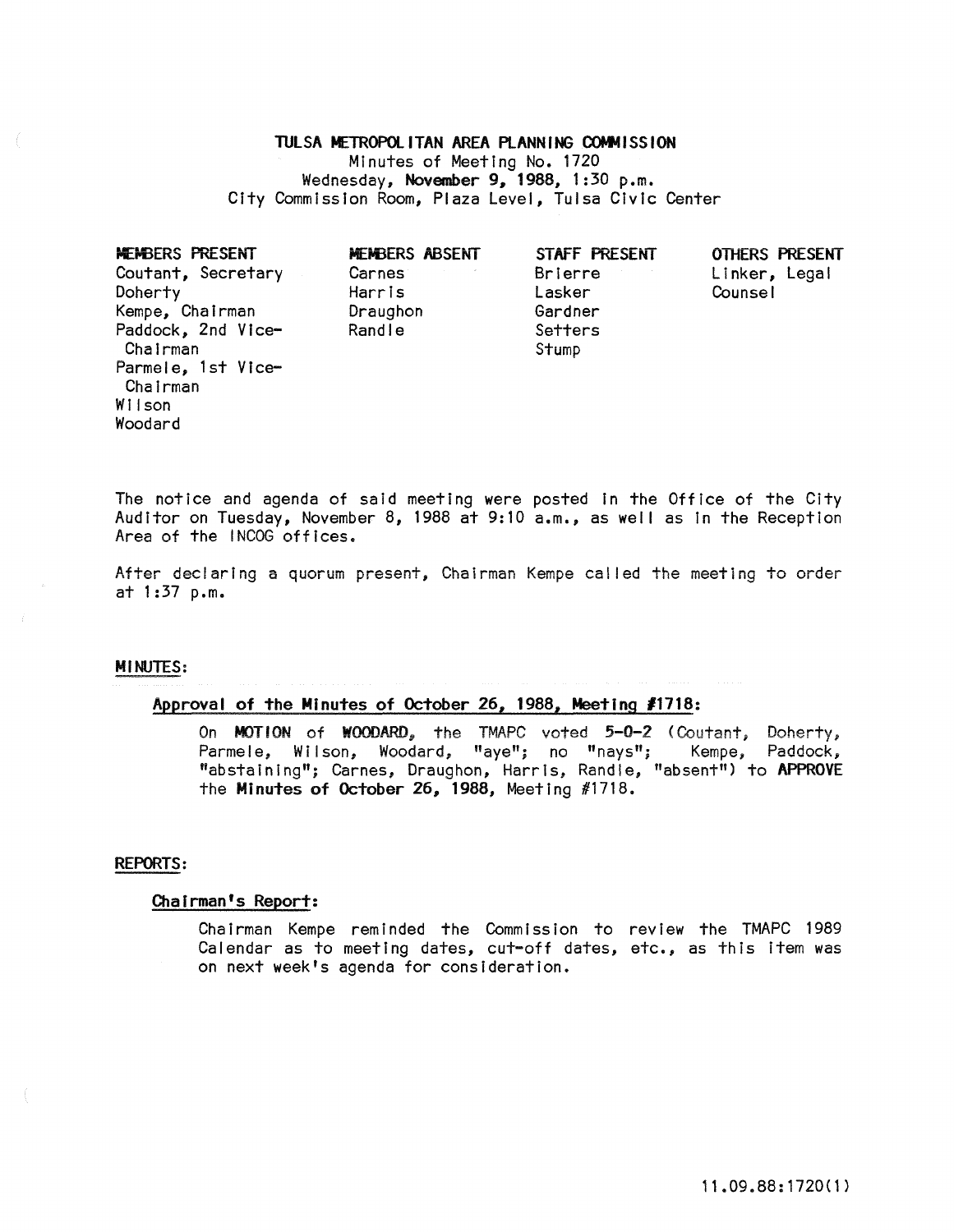# Committee Reports:

Mr. Coutant advised the Comprehensive Plan Committee had met this date to review proposals for the Tulsa County Capital Improvements Program (CIP). He added this item would be coming before the TMAPC, not only for conformance to the Comprehensive Plan, but for their consideration In the ranking of the County CIP projects. Mr. Coutant also advised the Comprehensive Plan Committee would be meeting next Wednesday after the regular TMAPC meeting to continue review of the District 18 Plan amendments.

Mr. Paddock announced the Rules & Regulations Committee would be meeting November 16th to discuss Section 1680.I(G) of the City Zoning Code regarding off-street parking uses. He noted this item was referred back to the TMAPC by the City COmmission.

Mr. Parmele advised the Budget & Work Program Committee would be meeting upon adjournment of today's TMAPC meeting for the first quarter report of the FY 1989 Work Program.

## Director's Report:

Mr. Lasker Invited the Commissioners to a status update on the Fixed Guideway Study being held November 10th before the TMATS Pol Icy and TAC Committees. He also presented INCOG's 1989 Legislative Issues and noted the suggestion from the Rules & Regulations Committee regarding the establishment of zoning/subdivision fees at a local level had<br>been added. Ms. Wilson commented on the County's recent Zoning Code Ms. Wilson commented on the County's recent Zoning Code amendments regarding wild or exotic animals and suggested some State legislation on this topic might be appropriate. Mr. Doherty stated the 1988 legislative action amending the powers of the Board of Adjustment was not extended to the COunties; therefore, some consideration might be given to this Issue.

### ZON ING PUBLIC HEARING:

Application No.: PUD 444 Proposed Zoning: Unchanged Present Zoning: CH/OM Applicant: Fox (Ranch Acres Partners) Location: *NWlc* of East 31st Street & South Harvard Avenue Date of Hearing: November 9, 1988 COntinuance Requested: By applicant In order to amend original application; Staff suggests Item be stricken at this time

## TMAPC ACTION: 7 members present

On WOTION of PADDOCK, the TMAPC voted 7-0-0 (Coutant, Doherty, Kempe, Paddock, Parmele, Wilson, Woodard, "aye"; no "nays"; no "abstentions"; Carnes, Draughon, Harris, Randle, "absent") to STRIKE PUD 444 Fox from the TMAPC agenda at this time, as recommended by Staff.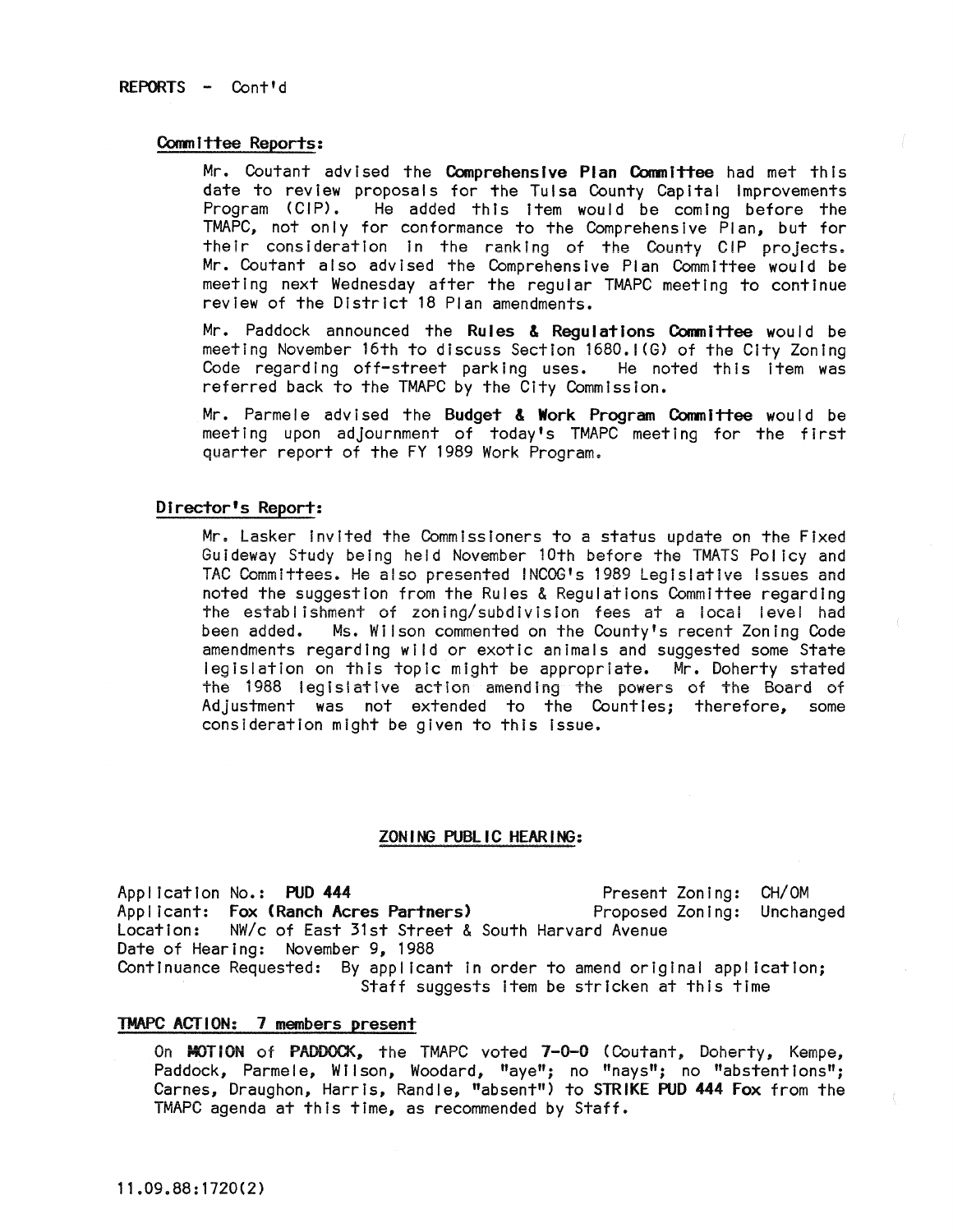Application No.: PUD 375-A (see Note) Applicant: Riverfield Country Day School location: N/slde of West 61st Street, .5 miles west of South Union Avenue Date of Hearing: November 9, 1988 Present Zoning: CS, OL, RM-1, RS-3 Proposed Zoning: Unchanged Presented to TMAPC by: Ms. Marty Clark, 6925 South Yorktown (495-3553)

NOTE: At the TMAPC meeting, the Commission agreed wIth Staff to combine the original application for PUD 445 and PUD 375-A (Abandonment) into one application: PUD 375-A, Major Amendment. CPUD *1445* to be reassigned.)

#### Staff Recommendation:

The subject tract contains approximately 32.2 acres with approximately 300 feet of frontage on the north side of West 61st Street about one-half mile west of Its Intersection with South Union Avenue. The tract is presently part of PUD 375, which has been reduced to 79.8 acres. The southern portion of the tract is zoned RM-l and the remainder is zoned RS-3. The subject tract is vacant, hilly and heavily wooded as is all the area Immediately surrounding the subject tract. The closest developed area Is Woodview Heights Addition which has roads and utilities In place. Only about 20% of the lots have been developed however.

PUD 375 would continue to be in effect on the eastern boundary of the subject tract. PUD 375 provides for multifamily development adjacent to the south half of the subject tract at approximately 24 dwel ling units per acre. Adjacent to the northern half of the subject property PUD 375 cal Is for single-family detached dwellings at approximately three dwelling units<br>per acre. None of the development proposed in PUD 375 has been None of the development proposed in PUD 375 has been constructed. The applicant has determined that 10.1 acres of RM-l zoning and 22.8 acres of RS-3 zoning are being deleted from PUD 375, whIch would result in a reduction of 242 multi-family units and 60 single-family<br>units. Staff would also note the submitted development concept plan for Staff would also note the submitted development concept plan for the balance of PUD 375 has not been changed.

The appl icant Is proposing In PUD 375-A to relocate the existing Rlverfleld Country Day School, a private school, to the subject tract. Within the next two years plans are to expand to a preschool through fifth grade facility and ultimately expand to grades 6 - 12 some time In the future. The school complex would also contain a children's museum, a home for the head master, two administrators' homes and a caretaker's house.

After review of PUD 375-A, Staff finds that the uses and Intensities of uses proposed are In harmony with the spirit and Intent of the Code. Due to surrounding zoning patterns in the area and the design of the PUD, Including recommended staff conditions and the natural physical features of the site, Staff believes the request will not be Injurious to the surrounding area or otherwise detrimental to the public welfare. In addition, based upon the Staff's conditions expressed below, Staff finds<br>PUD 375-A to be: (1) consistent with the Comprehensive Plan; (2) in (1) consistent with the Comprehensive Plan; (2) In **harmony wIth the existing and expected development of surrounding areas;**  (3) a unified treatment of the development possibilities of the site and; (4) consistent with the stated purposes and standards of the PUD Chapter of the Zoning Code.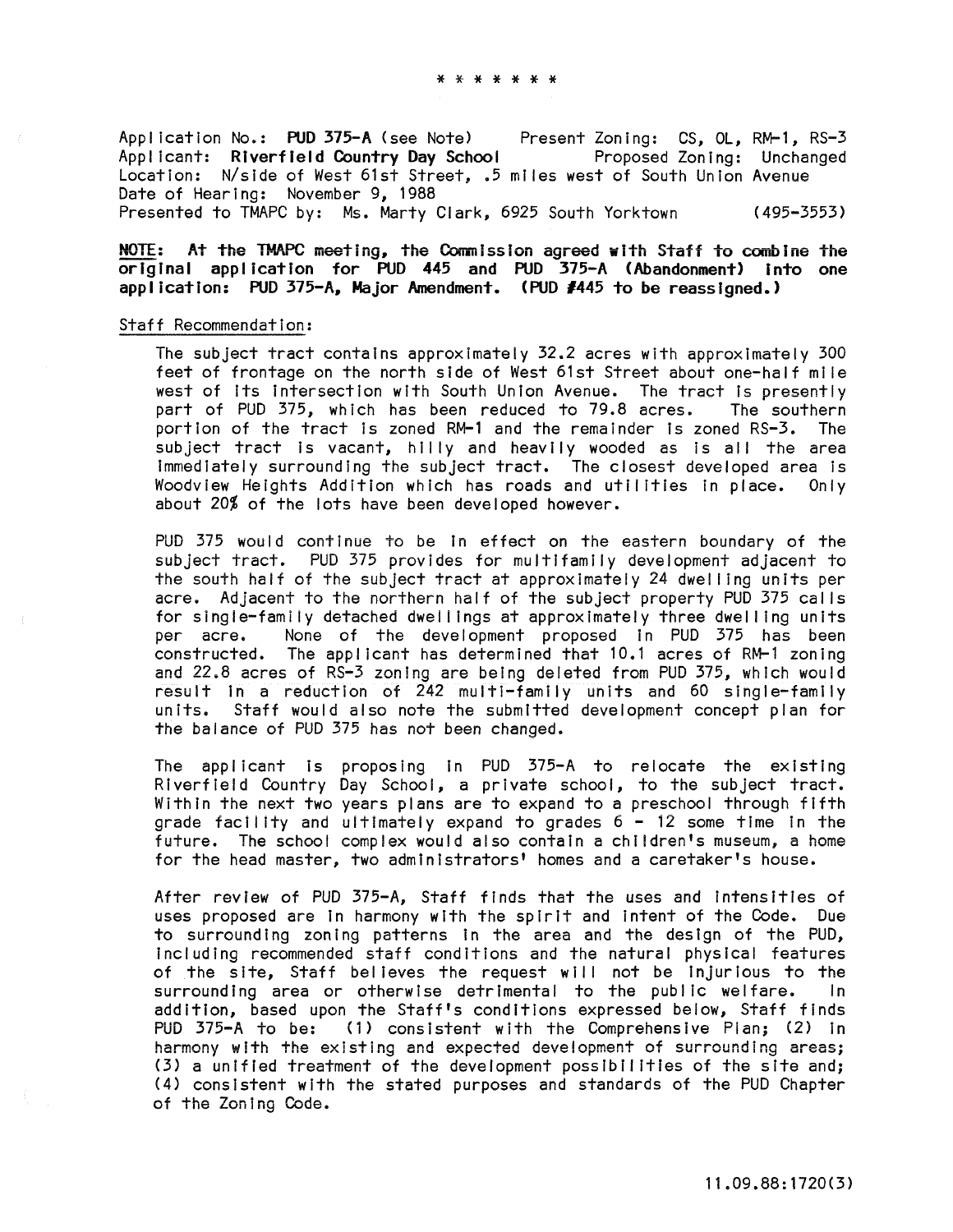Therefore, Staff recommends APPROVAl of PUD 375-A subject to the fol lowing conditions:

1) That the applicant's Outline Development Plan and Text be made a condition of approval, unless modified herein.

## 2) Development Standards:

Site Area: 32.193 acres 1,433,690.28 sf

Permitted Uses: Private day school consisting of preschool, elementary school, middle school, high school, gymnasium, playing field, children's museum, residences for caretaker, headmaster, and administrator; parking and facilities customarily accessory to a school.

Maximum Building Floor Area:

| BUILDINGS: | Preschool Elementary<br>Middle School | 30,000 sf<br>$18,000$ sf |  |
|------------|---------------------------------------|--------------------------|--|
|            | High School                           | 40,000 sf                |  |
|            | Children's Museum                     | $12,000$ sf              |  |
|            | <b>Gymnasium</b>                      | 30,000 sf                |  |
|            | RESIDENCES: Head Master's House       | 3,000 sf                 |  |
|            | Administrators (2)                    | $4,000$ sf               |  |
|            | Caretaker                             | $1,500$ sf               |  |
|            |                                       |                          |  |

Maximum Building Height: 35'

Off-Street Parking: As required by the applicable use unit; 146 minimum

Minimum Building Setbacks: 35' all boundaries

maintained by the school.

MinImum Internal Open Space: 30% The project has much natural open space which will remain, following development phases. All vegetation not otherwise displaced by actual buildings, walks, drives, parking, playing field, plazas, and utility installation will remain and be

Signs:

One ground Identification sign at the West 61st Street entrance which shall not exceed 12 feet In height or 48 square feet In display surface area and be at least 150 feet west of the eastern edge of the tract at West 61st Street. Low directional signs on the Interior of the project as required. Signs shall be subject to detailed design review and approval by the TMAPC prior to their Installation.

Ll ght I ng:

All lighting shall be directed inward and downward into the project and all parking lot lighting standards shall be limited to a maximum height of 15 feet and shielded to direct light downward and away from residentially developed areas.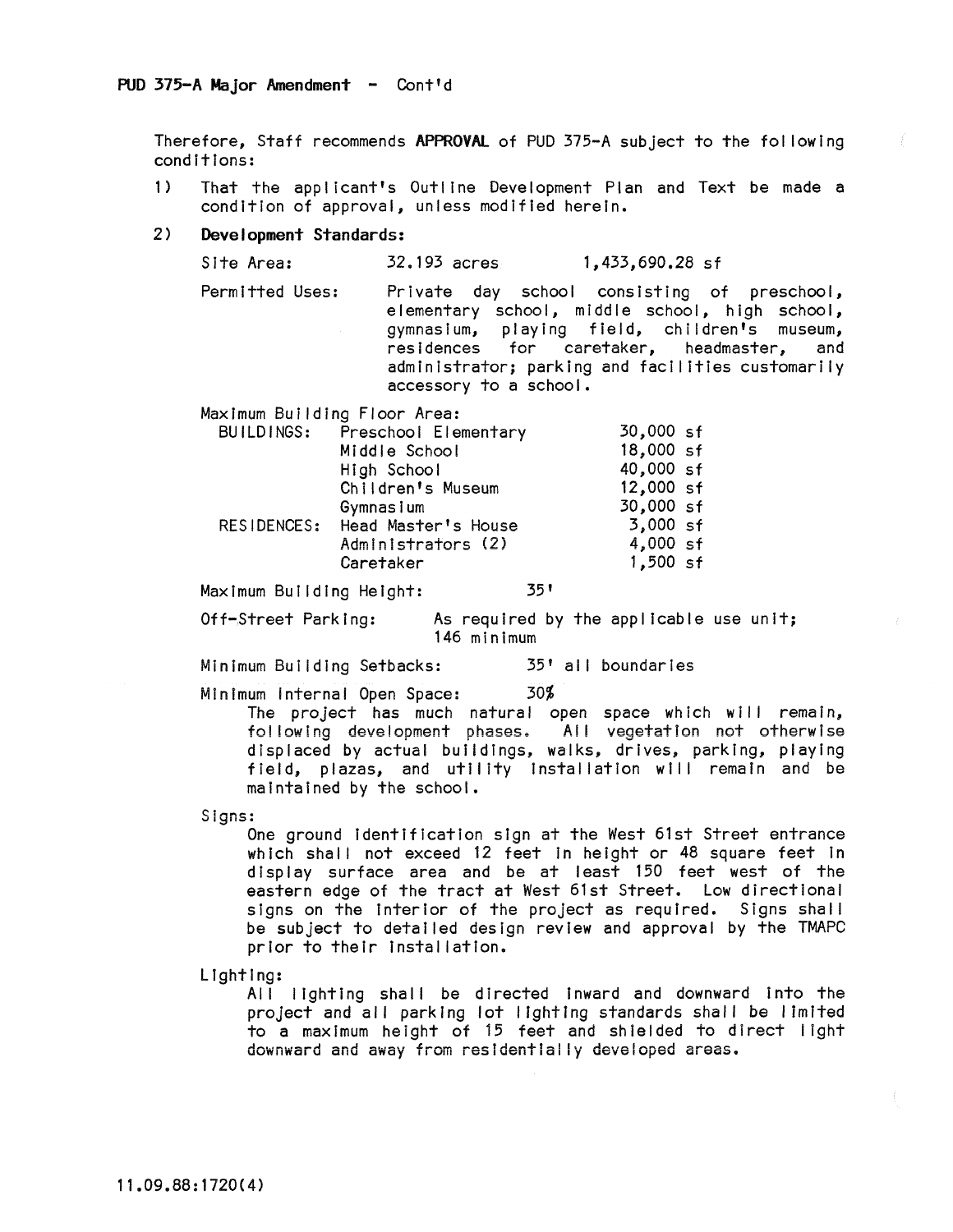Screening:

AII trash, utility, and equipment areas shall be screened from public view. Any roof-mounted equipment shall be screened from the view of persons standing at ground level on the boundary of abutting residential areas.

- 3) That a Detail Landscape Plan for each development area shall be submitted to the TMAPC for review and approval and Instal led prior to Issuance of an Occupancy Permit for new buildings. The landscaping materials required under the approved Plan, Including existing natural wooded areas, shall be maintained and replaced as needed, as a continued condition of the granting of an Occupancy Permit.
- 4) No building permits shal I be Issued for buildings within the Planned Unit Development until a Detail Site Plan which includes all buildings and required parking has been submitted to the Tulsa Metropolitan Area Planning Commission and approved as being In compl lance with the approved PUD Development Standards.
- 5) Subject to review and approval of conditions, as recommended by the Technical Advisory Committee.
- 6) That no Building Permit shall be Issued until the requirements of Section 260 of the Zoning Code has been satisfied and approved by the TMAPC and filed of record in the County Clerk's office, Incorporating within the Restrictive Covenants the PUD conditions of approval, making City of Tulsa beneficiary to said Covenants.

### Comments & Discussion:

In reply to Mr. Doherty, Staff reviewed the floodplain drainage area, and the access to the subject tract on 61st Street. Mr. Coutant obtained clarification as to the affect of this PUD and what would remain in the original PUD. Mr. Gardner suggested the Commission might add conditions to this PUD whereby the legal descriptions would be amended to reflect the area for PUD 375-A and the remaining area In PUD 375; and a total of 302 dwelling units (60 single-family, 242 multi-family) would be deleted from<br>the balance of the original development standards for PUD 375. As the balance of the original development standards for PUD 375. suggested by Mr. Coutant, Staff confirmed they would update the PUD 375 file to properly show TMAPC's most current action on the PUD; I.e. abandonment, reduction in dwelling units, land area revisions, etc.

As noted above, It was on a recommendation from Legal Counsel that Staff and Commission agreed to combine the applicant's original submission for PUD 445 (as listed on the agenda) and PUD 375-A (Abandonment) were combined Into one application, making this review a Major Amendment to the PUD (#375-A). Therefore, Staff Indicated the number for PUD 445 would be reassigned.

Ms. Marty Clark, Director of the Rlverfleld Country Day School, answered questions from the Commission regarding the school, and reviewed the **concept plan as to the configuratIon and placement of buildIngs, etc.**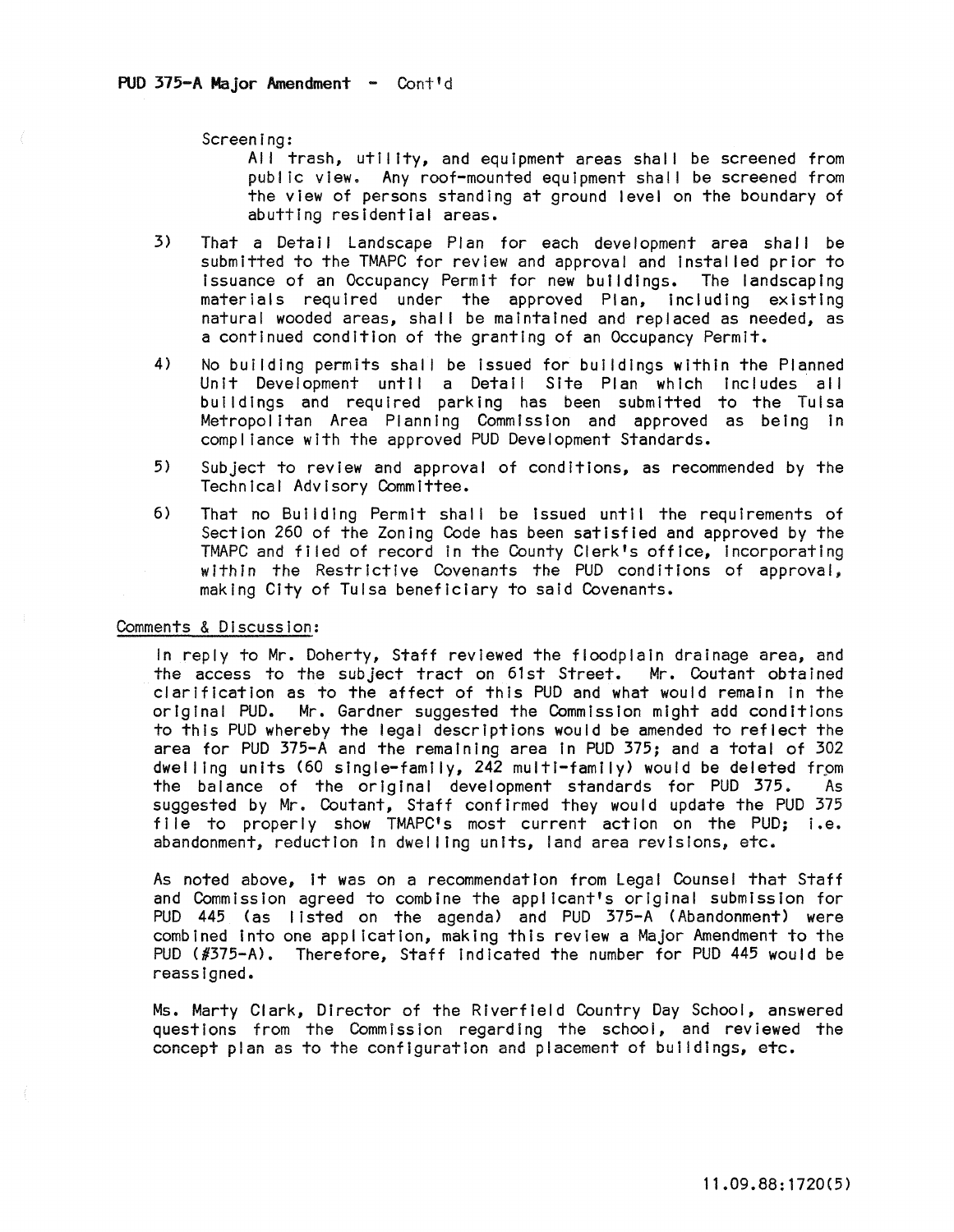Mr. Doherty moved for approval of PUD 375-A as a Major Amendment with the addition of conditions that the legal descriptions of PUD 375 be amended to exclude that portion under PUD 375-Aj and a reduction in the area size and dwelling units In PUD 375, as recommended by Staff, proportionately for that area east of the subject tract and west of the north/south col lector street.

### TMAPC ACTION: 7 members present

On MOTION of DOHERTY, the TMAPC voted 6-0-1 (Doherty, Kempe, Paddock, Parmele, Wilson, Woodard, "aye"; no "nays"; Coutant, "abstaining"; Carnes, Draughon, Harris, Randle, "absent") to APPROVE PUD 375-A Major Amendment, as recommended by Staff, and as modified to reflect amended legal description for that portion under PUD 375-A and the remaining portion of PUD 375; and a reduction in the area size and dwelling units for the original PUD 375, as listed below:

PUD 375 Development Standards:

| Single-Family Area:<br>Land Area (Gross):<br>Maximum Number of Units: | $14.6$ acres<br>38  |
|-----------------------------------------------------------------------|---------------------|
| Multifamily Area:<br>Land Area (Gross):<br>Maximum Number of Units:   | $30.3$ acres<br>725 |

All other Development Standards remain as approved 8/29/84 and as indicated in the PUD 375 flie.

### Legal Description:

PUD 315-A: A tract of land in the W/2 of the SE/4 of Section 34; T-19-N, R-12-E, Tulsa County, State of Oklahoma, being more particularly described as follows, to-wit: BEGINNING at the SW/cr of the SE/4 of said Section 34; thence S *89°56'27"* E along the south line a distance of 300.0' to a point; thence due north 850.0' to a point; thence N 56°30'00" E a distance of 432.88' to a point on the east line of the W/2 of the W/2 of the SE/4 of said Section 34; thence N 0°00'52" W along said east line of the W/2 of the W/2 of the SE/4 a distance of 450.0' to a point; thence N 46°00'00" W a distance of 340.0' to a point; thence N 27°00'00" E a distance of 175.0' to a point; thence N 5°00'00" E a distance of 210.0' to a point; thence N 51 °30'00" E a distance of 180.0' to a point; thence N 78°00'00" E a distance of  $175.0'$  to a point; thence due east  $117.0'$  to a point; thence N 23°30'00" E a distance of 190.0' to a point; thence N 33°00'00" E a distance of 130.0' to a point; thence N 19°00'00" E a distance of 79.01' to a point on the north line of the SE/4 said Section 34; thence N 89°56'00" W along said line north line a distance of 1,116.27' to the NW/ cr of said SE/4 of Section 34; thence S  $0°01"10"$  E a distance of 2,647.64' to the POB, and containing 1,433,677.44 square feet or 32.913 acres, more or less.

**PUD 375:** A part of the SE/4 of Section 34, T-19-N, R-12-E, Tulsa County, State of Oklahoma, described by metes and bounds as follows, to-wit: BEGINNING at the SE/cr of the SE/4 of said Section 34, said point being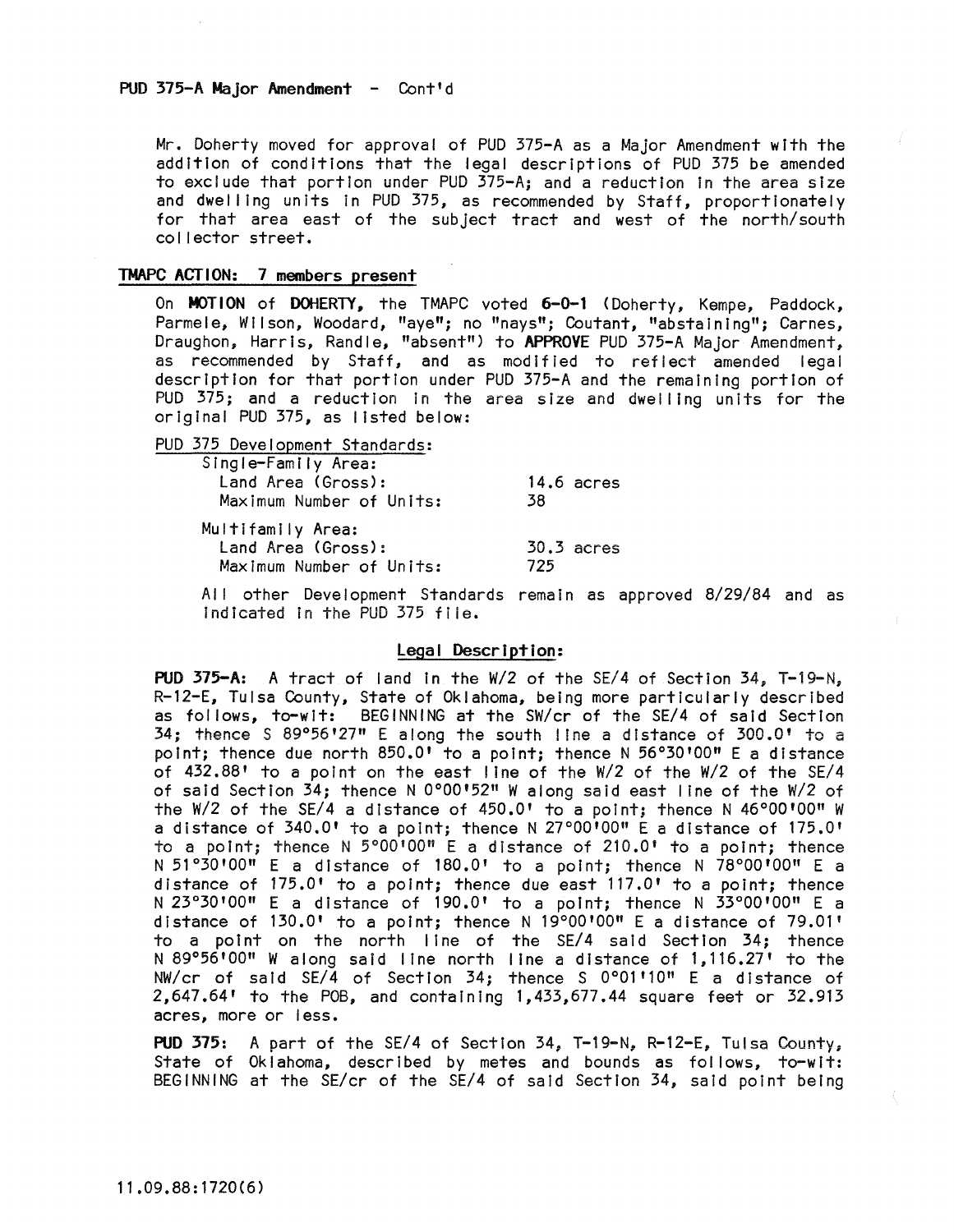the centerline intersection of South Union Avenue, and West 61st Street South; thence N 89°56'77" W along the south line of the *SE/4* of Section 34 a distance of 2,644.99' to the SW/cr of the SE/4 of Section 34; thence N 0°01'10" W along the west line a distance of 2,647.64' to the NW/cr of the *SE/4;* thence S 89°56'00" E along the north line of the *SE/4* a distance of 1,445.89' to a point, said point being the NW/cr of Lot 1, Block 1, Woodview Heights, an Addition to the City of Tulsa, Tulsa County, Oklahoma according to the recorded plat thereof; thence due south along the west line of Block 1, Woodview Heights a distance of 175.70' to a point, said point being 30.0' east of the NW/cr of Lot 1, Block 2, Woodview Heights; thence due west a distance of 30.0' to the NW/cr of Lot 1, Block 2, Woodvlew Heights; thence due south along the west line of said Block 2 a distance of 425.0'; thence due west a distance of 68.0'; thence S 80°00'00" W a distance of 130.52'; thence S 56°00'00" W a distance of 231.32'; thence due south a distance of  $66.0$ '; thence S  $34^{\circ}00^{\prime}00^{\prime\prime}$  E a distance of 250.0' to the southerly most SW/cr of Lot 15, Block 2, Woodvlew Heights; thence S 56°00'00" W a distance of 37.0'; thence S  $34°00'00''$  E a distance of  $50.0'$ ; thence N  $56°00'00''$  E a distance of 20.0'; thence S 34°00'00" E a distance of 130.0'; thence S 56°00'00" W a distance of  $125.0'$ ; thence S  $34^{\circ}00^{\circ}00''$  E a distance of  $118.64'$ ; thence S 15 $^{\circ}00'00''$  E a distance of 84.53'; thence N 75 $^{\circ}00'00''$  E a distance of 87.76'; thence S 15°00'00" E a distance of 50.0'; thence N 75°00'00" E a distance of 10.0'; thence S 15°00'00" E a distance of 125.0' to a point, said point being the SW/cr of Lot 1, Block 6, Woodview Heights; thence N 75°00'00" E along the south line of Block 6, Woodview Heights, a distance of  $230.49$ <sup>t</sup>; thence due east along the south line of Block 6, Woodview Heights, a distance of 1,045.0' to a point on the east line of the *SE/4* of Section 34; thence due south along the east line of the *SE/4*  of Section 34 a distance of 1,130.0' to the POB and containing 4,909,312.19 square feet or 112.702 acres (more or less); LESS AND EXCEPT that portion described above as PUD 375-A.

\* \* \* \* \* \* \*

Application No.: Z-6216 Present Zoning: RM-2 Applicant: Morehead (Sooner Federal S & L) Location: West of the *SW/c* of South Peoria Avenue & 1-44 Skelly Drive Date of Hearing: November 9, 1988 Presentation to TMAPC by: Mr. James Morehead, PO Box 1004, 74103 (584-6600) Proposed Zoning: CS

### Relationship to the Comprehensive Plan:

The District 18 Plan, a part of the Comprehensive Plan for the Tulsa Metropolitan Area, designates the north 150' as Medium Intensity -<br>Residential and the balance of the tract Medium Intensity - Commercial.

According to the Zoning Matrix, accordance with the Plan Map for portion and is not in accordance with the Plan Map for the Medium Intensity - Residential portion. the proposed CS District is In the Medium Intensity - Commercial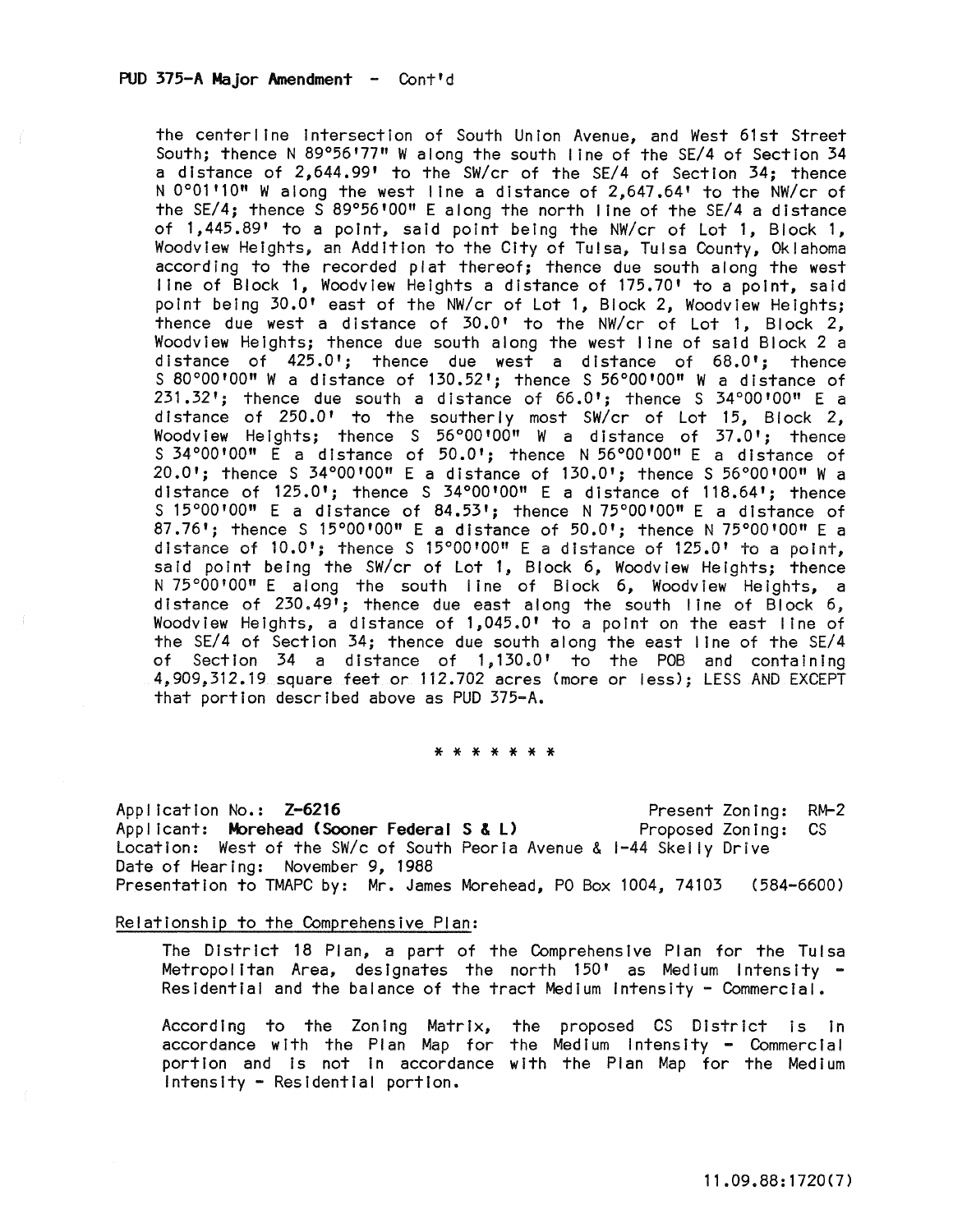## Staff Recommendation:

Site Analysis: The subject tract Is approximately .7 acres In size and Is located west of the southwest corner of South Peoria Avenue and 1-44 Skelly Drive. It Is nonwooded, flat, vacant and Is zoned RM-2.

Surrounding Area Analysis: The tract Is abutted on the north by Skelly Drive Expressway zoned RS-3; on the east by both vacant property and a muffler shop zoned CH; on the south by vacant property and single-family dwellings zoned RS-3; and on the west by vacant property, boat sales and apartment complex zoned OM, CS and RM-2.

Zoning and BOA Historical Summary: Medium Intensity zoning Including CS, as well as, Medium Intensity uses have been approved by the TMAPC and Board of Adjustment.

Conclusion: The subject tract Is part of a subdivision plat that will redevelop the southwest corner of the Intersection and when researching the case, Staff determined a portion of the subject tract was once zoned  $U-3E$  or CH. Staff can support the requested CS zoning based on the tract's location between two existing commercial properties and based on the existing development pattern for the area.

Therefore, Staff recommends APPROVAL of CS zoning for Z-6216 as requested.

NOTE: If approved, Staff would recommend an amendment to the District 18 Comprehensive Plan to reflect the change.

Comments & Discussion:

In response to Mr. Parmele, Mr. Gardner explained that the property to the west was at one time zoned commercial, and upon Investigation, a mapping error was found from 1970 and It appears the subject tract was left out of the legal descriptions for these properties zoned CH and CS.

Mr. James Morehead, representing Sooner Federal Savings & Loan, confirmed the purpose of the application was to correct an earlier mapping error, as this tract should have been part of the CS zoned tract.

Ms. Tyna Bailey, whose residence abuts the subject tract, Inquired as to fencing/screening requirements. She also spoke on traffic and access problems with the one-way street fronting the subject tract, thereby routing traffic through the residential neighborhood. Mr. Gardner explained that, since the property was being redeveloped, the applicant would be required to meet screening and fencing guidelines, and the abutting property owners would receive notice of the subdivision plat review.

Mr. Parmele noted this was obviously a legal description error, and moved for approval of the request.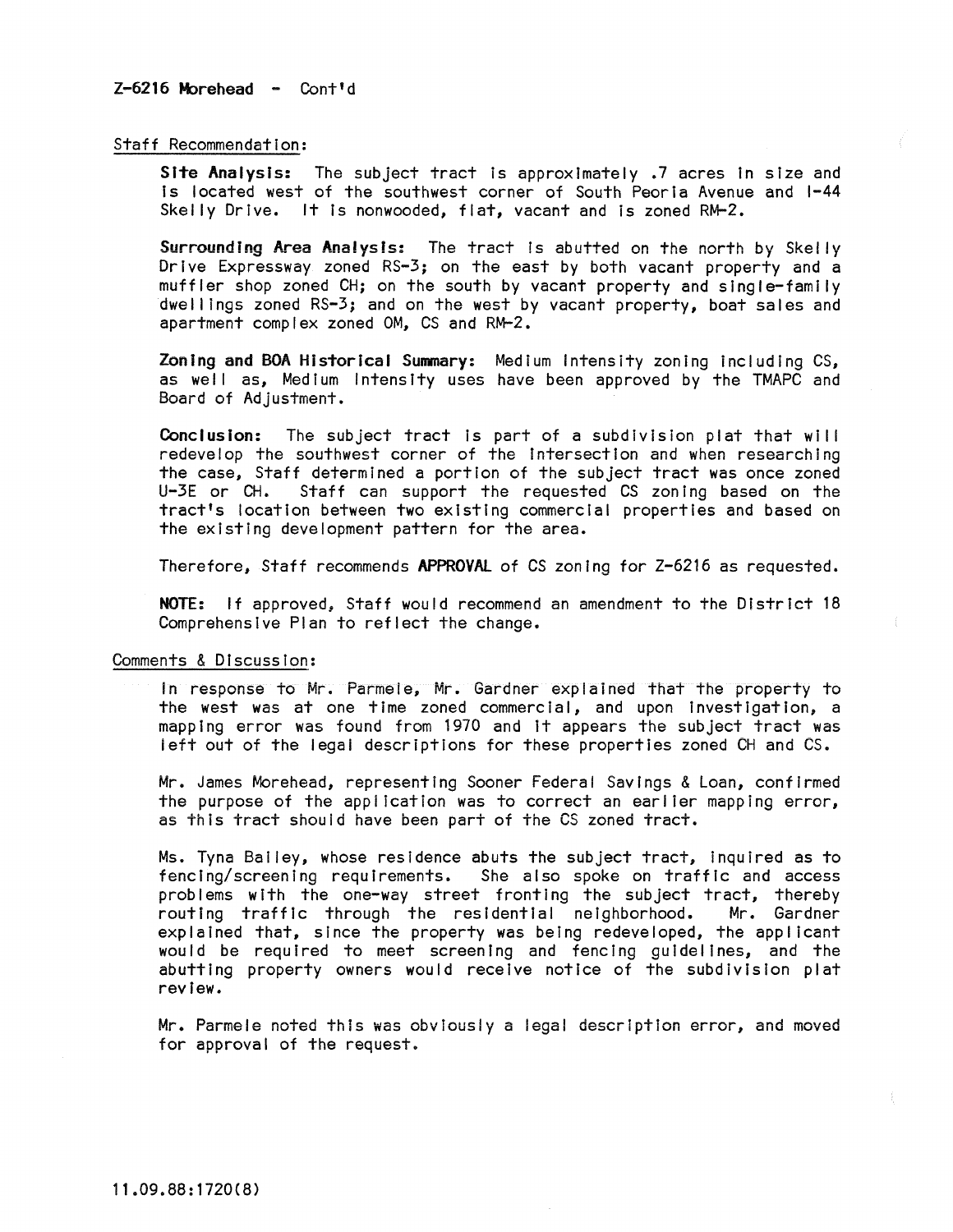### TMAPC ACTION: 7 members present

On MOTION of PARMELE, the TMAPC voted 7-0-0 (Coutant, Doherty, Kempe, Paddock, Parmele, Wilson, Woodard, "aye"; no "nays"; no "abstentions"; Carnes, Draughon, Harris, Randle, "absent") to APPROVE Z-6216 Morehead (Sooner Federal Savings & Loan) for CS Zoning, as recommended by Staff.

# Legal Description:

A tract of land in the  $NE/4$  of Section 36, T-19-N, R-12-E of the IBM, Tulsa County, State of Oklahoma, according to the US Government Survey thereof, being more particularly described as fol lows to-wit: Commencing at a point 332.0' south and 50.0' west of the NE/c of said Section 36; thence N 89°24'33" W a distance of 125.0'; thence N 0°03'40" E a distance of 153.83' to a point on the south R/w line of Skelly Drive; thence N 76°32'53" W along said south R/W line a distance of 232.34'; thence N 84°57'15" W continuing along said south R/w line a distance of 55.40' to the POB; thence continuing N 84°57'15" W along the said south R/w line a distance of 50.0'; thence S 00°00'20" E a distance of 143.67'; thence S  $00^{\circ}03'54''$  E a distance of  $476.93'$  to a point on the north line of Riverview Village 2nd Addition, and addition to the City of Tulsa, Tulsa County, State of Oklahoma, according to the recorded plat thereof; thence N 89°54'17" E along the north line of said Riverview Village 2nd Addition, a distance of  $50.0'$ ; thence N  $00^{\circ}03'54''$  W a distance of  $616.12'$ to the POB.

### OTHER BUSINESS:

## PUD 282-3: Detail Site Plan for Christmas Tree Sales West of the SW/c of East 71st Street & South Lewis Avenue

#### Staff Recommendation:

The TMAPC approved Christmas tree sales as an accessory use to a regional shopping center at the October 26th meeting which permitted this use subject to site plan review of the location. Review of the appl icatlon site plan shows a 50' X 50' area off East 71st Street South in the northeast corner of the PUD. The space utilizes existing parking spaces and is abutted on all sides, except the east, by parking. Abutting the proposed location to the east Is a bank.

Staff recommends APPROVAL of the applicant's proposed location subject to the site plan submitted.

### TMAPC ACTION: 7 members present

On MOTION of WOODARD, the TMAPC voted 7-0-0 (Coutant, Doherty, Kempe, Paddock, Parmele, Wilson, Woodard, "aye"; no "nays"; no "abstentions"; Carnes, Draughon, Harris, Randle, "absent") to APPROVE the Detail Site Plan for PUD 282-3, as recommended by Staff.